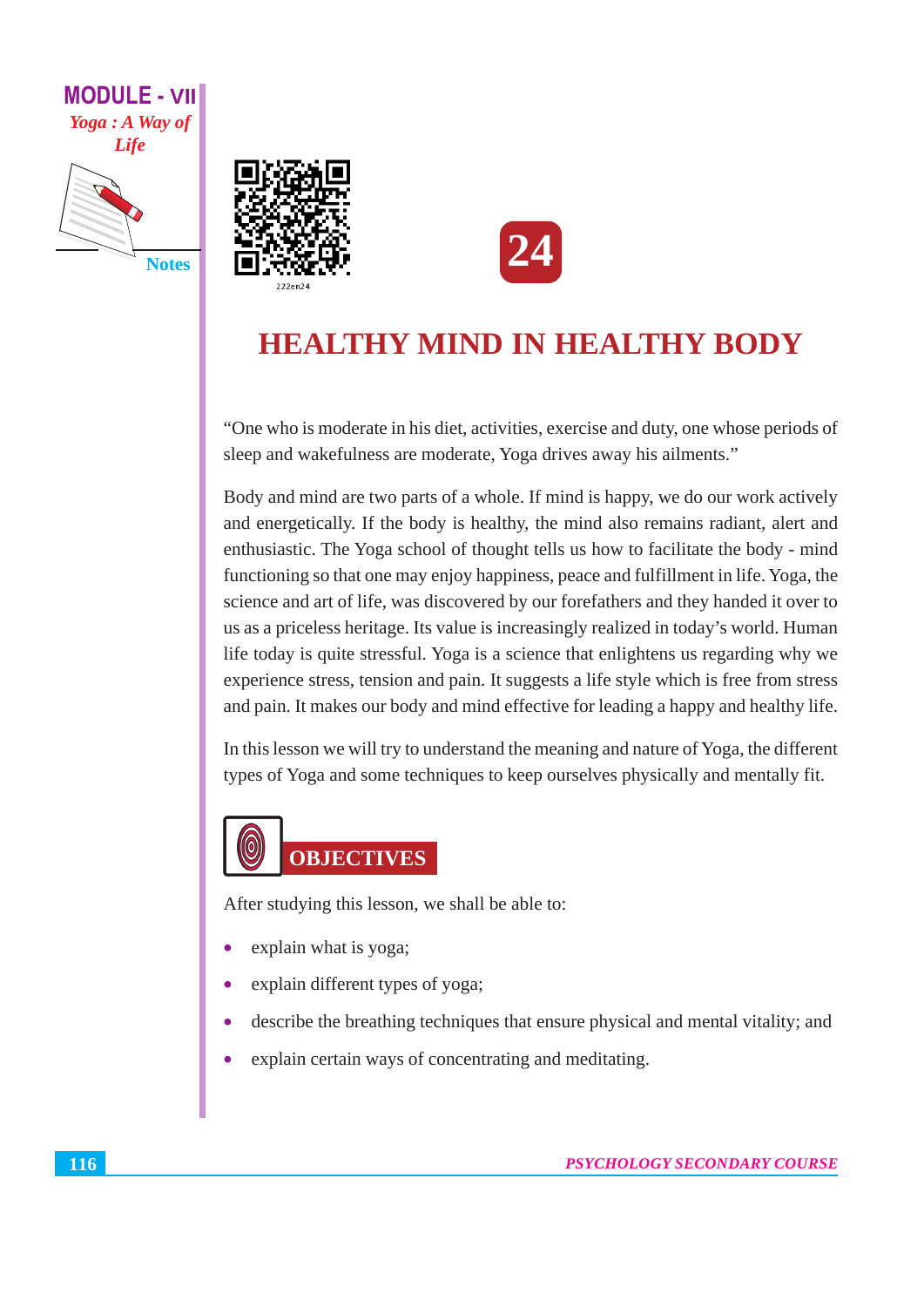# 24.1 WHAT IS YOGA?

Yoga literally means 'union' i.e. being one with the Supreme Energy. It is communion of individual being with the universal being. It is a passage from ignorance to selfknowledge. Yoga is an effort towards self perfection. By helping the union of the body with the mind and mind with the soul, it creates an impressive symphony of life.

Yoga is a science which leads to health in the body, peace in the mind, joy in the heart and liberation of the soul. It also means the discipline of the body, mind, intellect, emotions and will, giving poise to the soul. It transforms the inert body to the level of vibrant mind into the union with the serenity of the higher consciousness or soul.

Yoga is of great benefit to the entire humanity. In its essence it is a passage from the ordinary consciousness in which we are aware only of appearances into a higher, wider and deeper consciousness.

Yoga is also considered as a discipline for happy and effective living. There are two aspects of Yoga: outer and inner. The outer aspect of yoga (vahirang) deals with the yama, niyama, asana and pranayama which revitalize our body and mind. The inner aspect of yoga (Antarang) includes controlling of senses (Pratyahara), concentration (Dharana), meditation (Dhyana) and Samadhi.

Maharshi Patanjali defines Yoga as "योगश्चित्तवृत्ति निरोधः" It means that Yoga is regulation of mental processes. It is only through self regulation one can excell in perforance. That is why Yoga is also considered as the ability to perform actions with excellence: "योगः कर्मसकौशलं". In broad terms Yoga may also be said as an integrated individual life style. Now, after knowing the meaning of Yoga, we shall try to know about the different types of Yoga.



- 1. Define Yoga according Patanjali.
- 2. What are the two main aspects of Yoga?

# **24.2 DIFFERENT TYPES OF YOGA**

Yoga has several types. Some of the main types of Yoga include the following. In general all systems of Yoga are meant for facilitating harmony, peace of mind, and self-regulation.

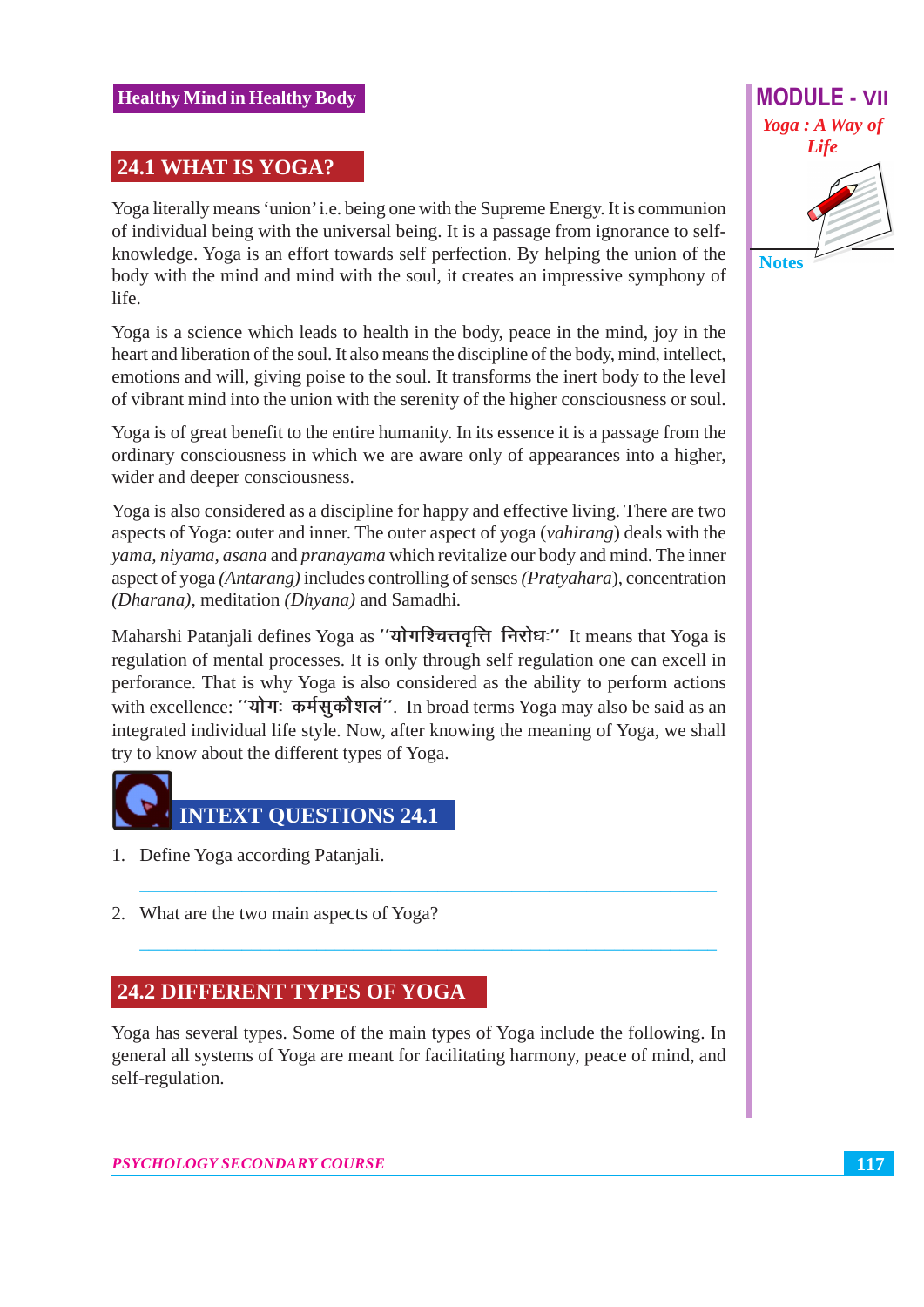# **MODULE - VII** Yoga: A Way of Life

**Notes** 

(i) **Hatha Yoga** - This kind of Yoga aims at controlling the functioning of the body and helps channeling the flow of energy (Prana).

**Healthy Mind in Healthy Body** 

- (ii) Raia Yoga It is meant for restraining the fluctuations in the consciousness (Citta).
- (iii) Karma Yoga This is the path of selfless action (Anasakta karma) without expectation of rewards. In Karma Yoga, you learn to do all actions in relaxation.
- (iv) **Bhakti Yoga** This refers to the path of devotion and surrender to God. The person forgets his own self and existence and merges with the identity of God or higher consciousness. Bhakri takes many forms of relationship (e.g. friend, servant, beloved).
- (v) Gyan Yoga This form of yoga emphasizes on removal of ignorance and seeking of spiritual knowledge. People form wrong impressions about themselves and continue with masks that lead to egotism and conflicts of various kinds.

There are some other types of Yoga. Every practice of yoga requires some preparation and control over our food habits and other aspects of life, which will be discussed in a subsequent section.



- 1. What is Karma Yoga?
- 2. Explain the meaning of Rai Yoga.

# **24.3 YOGA TO KEEP FIT**

The practice of yoga involves attending to the functioning at different levels of existence. Techniques to gain mastery over body, prana, and mind – diet, yogasanas, at body level, breathing practices and Pranayamas at Prana level and meditation at mental level have been developed. By following these practices one can remain fit, active and energetic without any medicine.

# 1. Diet

Yoga places great importance on diet because the kind and quantity of food that we eat determines our temperament. It is said that having right kind of food purifies the mind and soul (आहारशद्धोसत्वशद्धिः)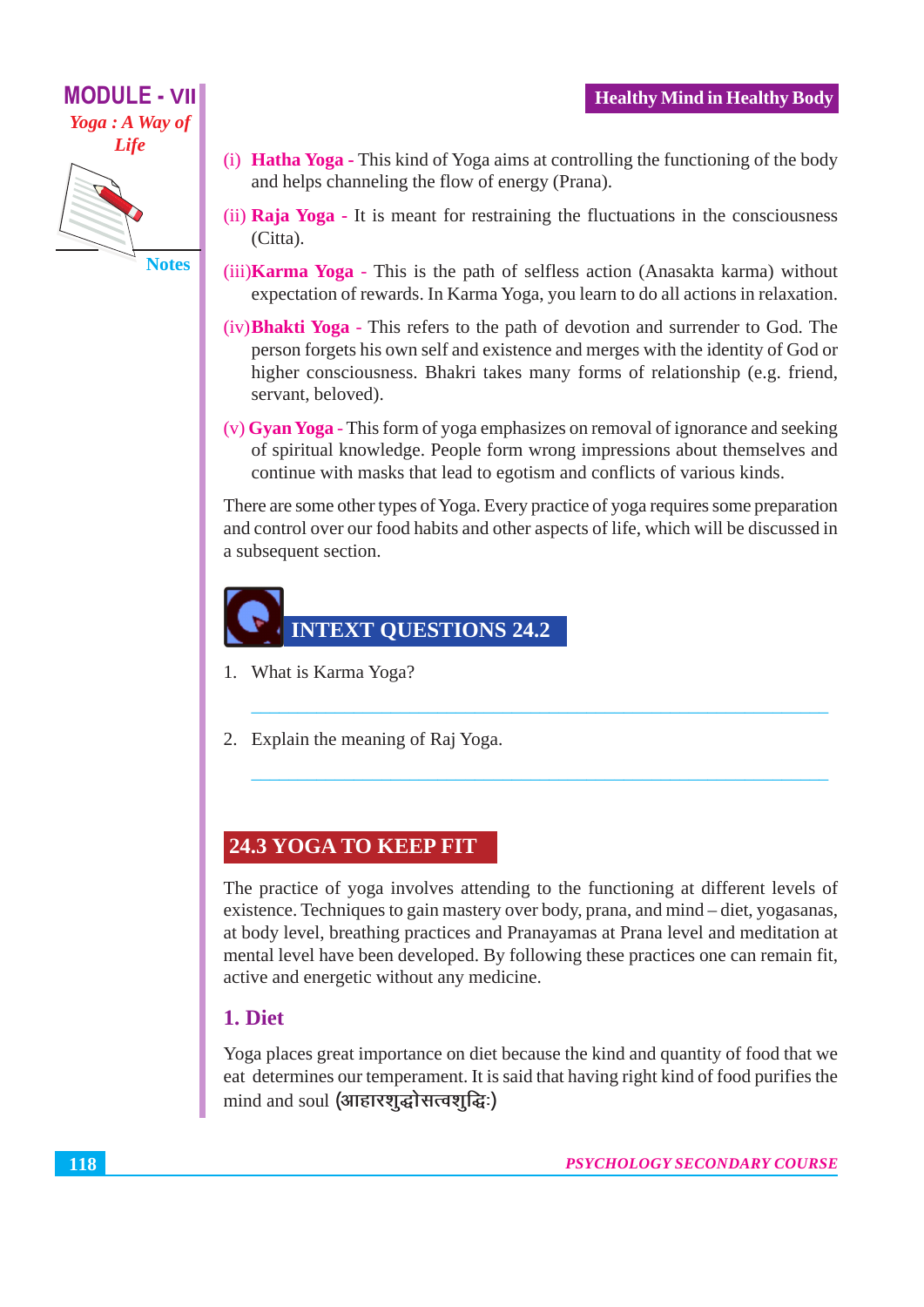When the food is pure, the mind becomes pure. When the mind becomes pure, memory becomes firm. And when a man is in possession of firm memory, one is able to perform various tasks in competent ways.

Gita speaks about three types of food – Sattwik, Rajasik and Tamasik. Sattwik food is recommended because it is nourishing and warm. It does not trouble the digestive system. It gets assimilated in our body easily. Rajasik food is oily and spicy. It is hard to digest. Tamasik food is dry and stale. It is harmful for the system. Milk and sprouts are examples of Sattwik food. Spices and oils are Rajasik food. Left-overs and junk food are Tamasik food. According to Yoga, Sattwik food makes our mind benevolent, Rajasik food makes us restless, and Tamasik food makes us lazy and dull.

Besides food, proper rest and sleep are also necessary to keep oneself fit. Rest, fresh air and proper exercise are the needs of our body. Do you know why we need exercise? Without exercise body loses its elasticity. It becomes heavy, accumulates fat and toxins and gets rapidly worn out.

### 2. Yoga Asanas

You must have heard about various Asanas. They are body postures that make our body muscles supple and improve the blood circulation in the body. They tone up the activities of brain, glands, nerves, tissues and cells. If practiced regularly, Asanas can protect us against cold, fever, headache and stomach disorders. The Asanas are designed to bring the body into a condition where the healing forces of nature are able to do that work. Here, we are going to learn about some of the Yogic postures that help us keep fit.

#### **Precautions while Performing Asanas**

- Asanas should be performed preferably early in the morning in a well ventilated room.
- Bowels must be cleared before starting the Asanas. It is not desirable to have bath immediately after the Asanas.
- Asanas must be performed on a musk spread on hard ground. Clothing should be as light as possible.
- Breathing should be normal while performing the Asanas.
- Do not eat immediately after Asanas.
- It is advisable that the asanas should be done after learning the proper methods of doing the asanas by a Yoga-teacher.
- Shavasan should be the last Asana, so that you get enough rest.  $\bullet$

Let us learn about some of the main Asanas.

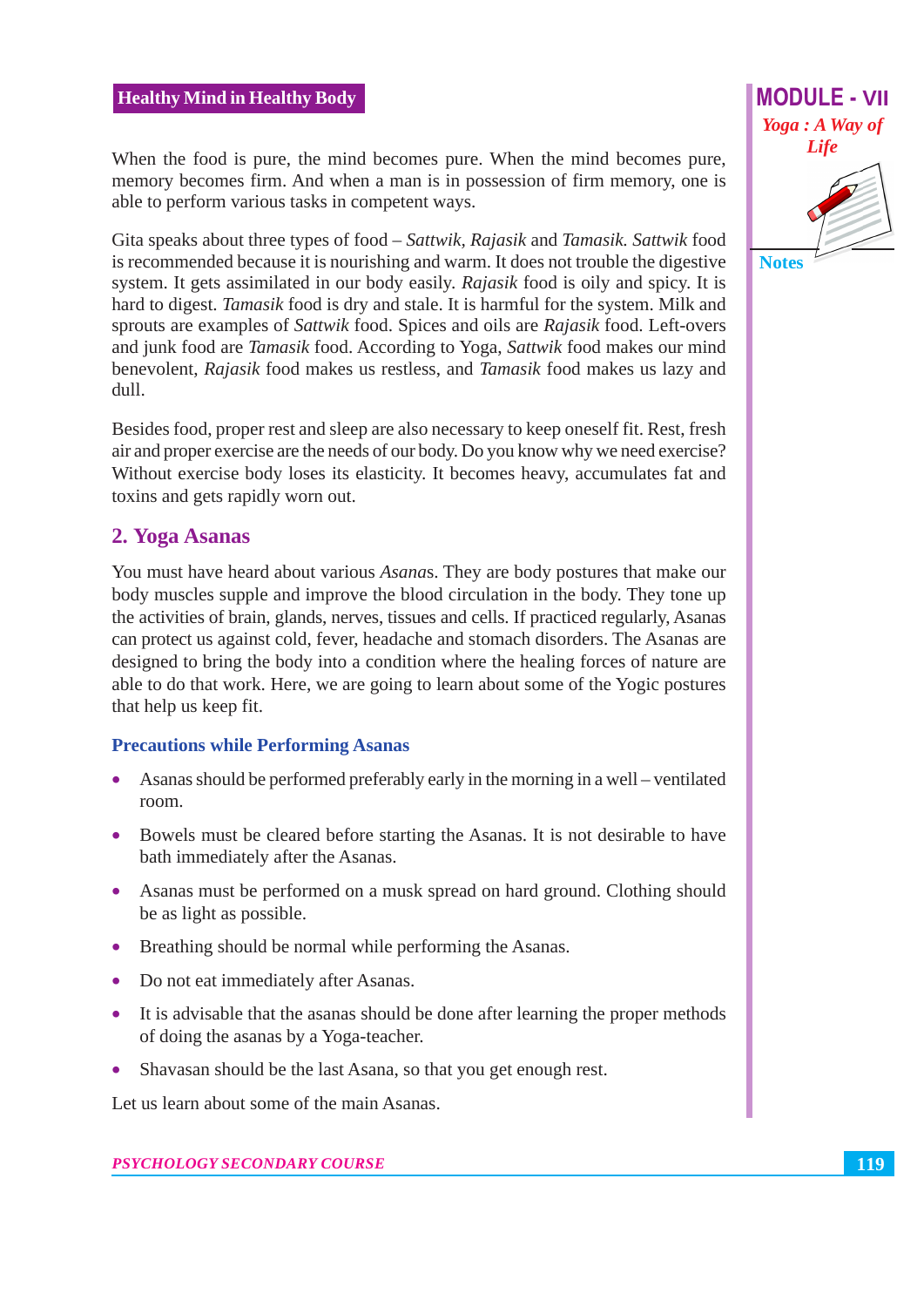# **MODULE - VII** Yoga: A Way of **Life**

**Notes** 

#### **Paschimottan Asana (Stretching back and legs posture)**

**Technique -** Sit on the floor with both legs stretched straight in front of you and take a few deep breaths. Exhale and extend the hands to catch the toes, keep spine and the legs straight. Extend the spine and keep the trunk close to the extended legs, Pull the trunk forward and touch the forehead to the knees and gradually rest the elbows on the floor, After you have gained flexibility, you will be able to have grip of the soles of your feet, resting the chin on the knee. Stay in this pose for 30 seconds to one minute according to your capacity and revert back to the starting position.

**Benefits - This Asana tones the abdominal organs and kidneys and rejuvenates the** whole spine and improves digestion. A good stay in this Asana will message the heart, spinal column and the abdominal organs. This Asana is strongly recommended for those suffering from high blood pressure. It also strengthens knees, improves the function of pancreas and corrects the functioning of regenerative system.

#### **Sarvang Asana (Shoulder - Stand Posture)**

**Technique -** Lie down with your back on the floor. Keep the palms down near the body. Bring the heels and toes together and keep them loose, and look towards the ceiling. Make your legs straight with toes stretched. Inhale and start lifting both legs towards the ceiling, Lift your back so that the weight of your body rests on the neck, give support to your lifted body by placing the palms on the back. Your elbows will be bent and will remain on the floor, let the hands help in pushing up the body so that it is balanced perpendicular on the neck. When the body has been raised to a maximum point, stay there and breathe normally. Stay in this position for 3 minutes in the beginning increasing the capacity upto ten to fifteen minutes. Then come down with caution after folding your legs from the knee slowly landing them on the floor. Raise your head and entire body to the resting position and breath normally.

**Benefits** - This Asana activates all parts and organs of the body. Because of the inversion, the gravity pull will enhance circulation of blood. It provides energy, inner strength and vitality. The greatest benefit of this Asana is that it nourishes and activates the thyroid and parathyroid glands. It also provides blood supply to the brain, improves lung functioning, throat and larynx functioning, enhances memory capacity and concentration and strengthens leg muscles.

#### **Shavasana (Complete Relaxation Posture)**

**Technique -** Lie down with your back on the floor keeping your feet a little apart forming a 30 degree angle. Keep your arms straight on either side, fingers a little curled up, Breath normally and close your eyes after an intent gaze on the roof. Start relaxing your feet, waist, chest, neck, arms, and head one by one with complete concentration. If relaxation is proper, your breathing will become slow and shallow with a feeling of bliss and sleepiness; stay for ten to fifteen minutes and then roll your body to the right and stay there for a minute before you get up.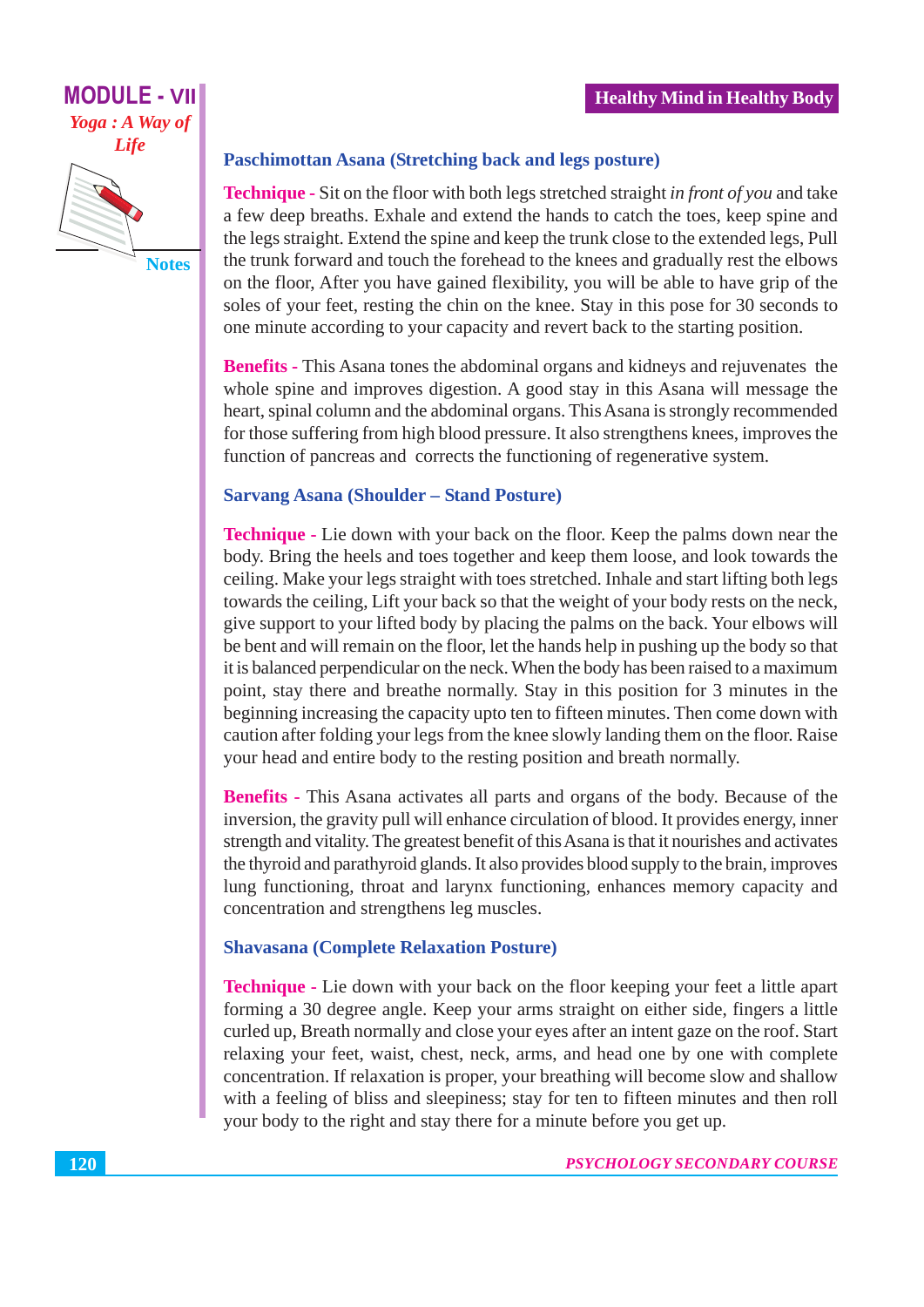**Benefits** - This asana is very beneficial. Its immediate effect is complete relaxation of all the muscles, nerves and nervous system, the brain and all the organs of the body. Persons suffering from insomnia, nervousness, tension, axiety, acidity, high and low blood pressure and heart troubles benefit from this asana.

#### **Shalabh Asana (Locust Posture)**

**Technique** - Lie full length on the floor on the stomach, with the face touching the floor. Keep arms stretched on each side of the body and close to the hips. Now raise the legs, upward as high as possible, taking the support of the fisted hands by pressing them downward to the floor. Keep your chest and head on the floor and breathe normally. Stay in this pose for 10 to 15 seconds in the beginning and gradually increase the period according to your capacity.

**Benefit - This Asana helps digestion and relieves gastric troubles and flatulence. It** relieves pain in the sacral and lumber regions. Persons suffering from slipped discs are also benefitted. The bladder and prostate gland too benefit from this Asana.

#### **Ushtra Asana (Camel Asana)**

**Technique** - Kneel on the floor and keep your thighs and feet together. The toes should point backward and rest on the floor. Then bend backwards by lowering the head and hands, touch the heels with the palms of the hands, with your head looking up and backwards. Keep the thighs straight and the back arched. Feel more stretch in the chest, abdomen, neck, throat, shoulders and waist. Stay in the pose for 30 seconds or more according to the capacity.

**Benefits** - The posture improves the problems with shoulders. It corrects any deformity in the legs. The heart is massaged making it healthier. The chest is developed and abdominal organs and the back are toned.

#### **Dhanurasana** (Bow posture)

**Technique** – Lie on the stomach. Bend the knees while keeping them together. Take the ankles in the hands and rest the chin on the ground. Inhale as in complete Yogic breathing, then raise the legs, head and upper parts of the body while arching the back. Remain in this position as long as possible, breath regularly and direct attention to the lower part of the spinal column (pelvic region). Now, relax the body gradually and return to the original position. Repeat the exercise two or three times, then relax.

**Benefits** – This Asana loosens up the spinal column. It also tones up the abdominal organs. The exercise stimulates the endocrine glands and is excellent for women suffering from irregular or faulty menstruation. It also prevents fat from forming around the stomach and hips.

**MODULE - VII**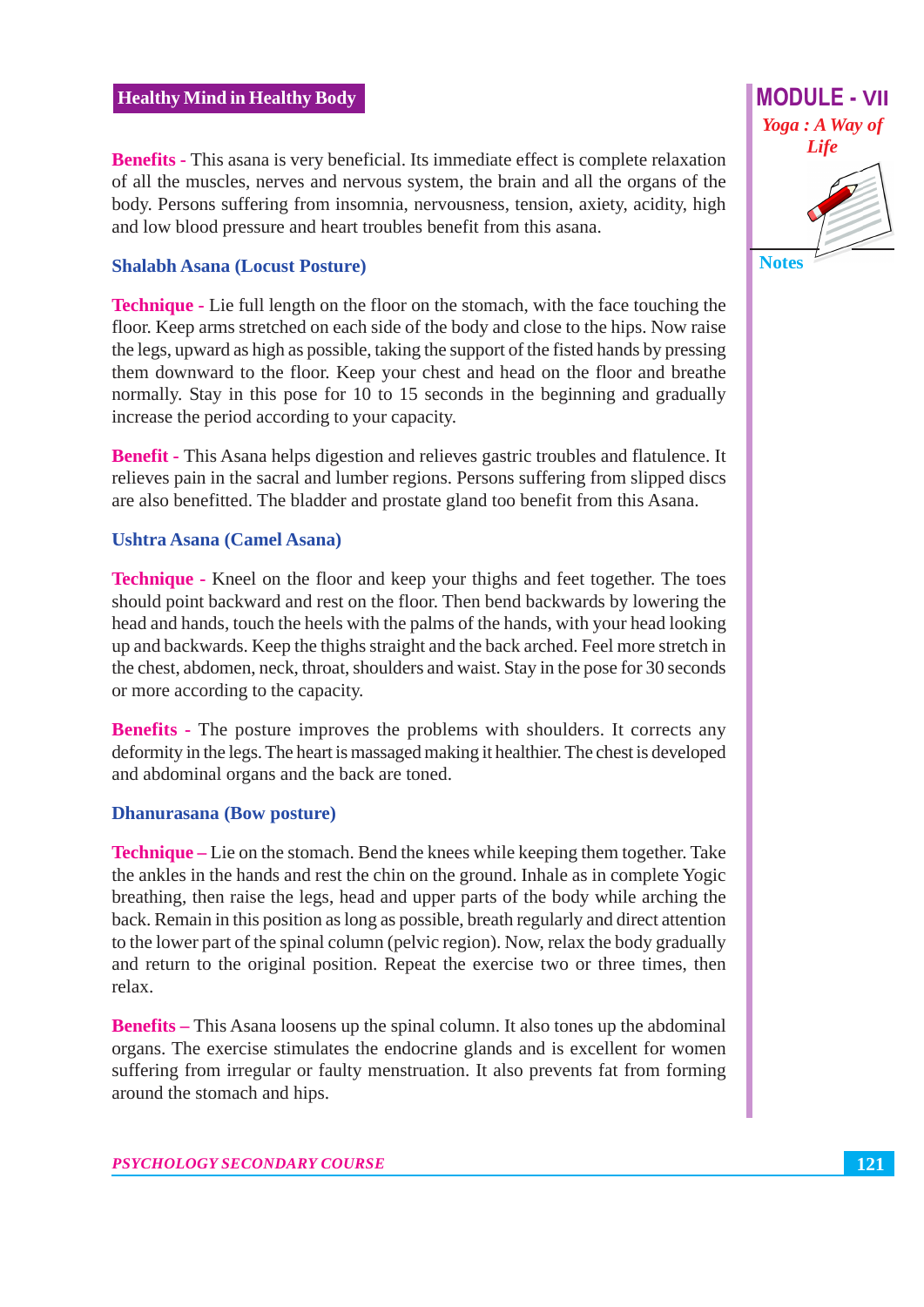# **MODULE - VII** Yoga: A Way of Life

**Notes** 

#### **Halasana (The Plough Posture)**

**Technique -** Lie on the back with the arms stretched by the side of the body, palms flat on the ground. Inhale through normal breathing, exhale and slowly raise the legs stretched vertically. Supporting oneself by the arms flat on the ground, gently lower the legs behind the head until the tips of the feet are touching the ground. Remain in this position for a few seconds and breath normally. Now return to the starting position.

**Benefits** - This Asana is extremely beneficial for the spinal column. The whole region receives an abundant supply of blood which revitalizes the nerves and muscles of the back. Exhaustion and fatigue quickly disappear. The position also has a regenerating effect on the glandular system, and clears up menstrual disorders. Regular practice may prevent fat forming around the stomach, hips and waist.

#### **Bhujang Asana (The Cobra position)**

**Technique** – Lie on the stomach, with palms on the ground underneath the shoulders. Inhale in yogic breathing. Supporting oneself-lightly on the arms, slowly raise the head and trunk, leaning backwards as far as possible without raising the abdominal region from the ground. Hold this position for a few seconds, then exhale slowly and gradually return to the starting position.

**Benefits** – During the practice of this Asana, the muscles of the back are activated, exerting pressure on the vertebrae from the neck to the lower part of the spinal column, and provoking a copious supply of blood to this region, thus toning it up. This Asana may correct slightly slipped discs. It also soothes backaches, has a beneficial effect on kidney (adrenal glands) and stimulates digestion.



- 1. How do Yogic postures help us attain health?
- 2. What are the benefits of performing Pashchimottan asana?
- 3. How many asanas have you learnt in this lesson? Name any three.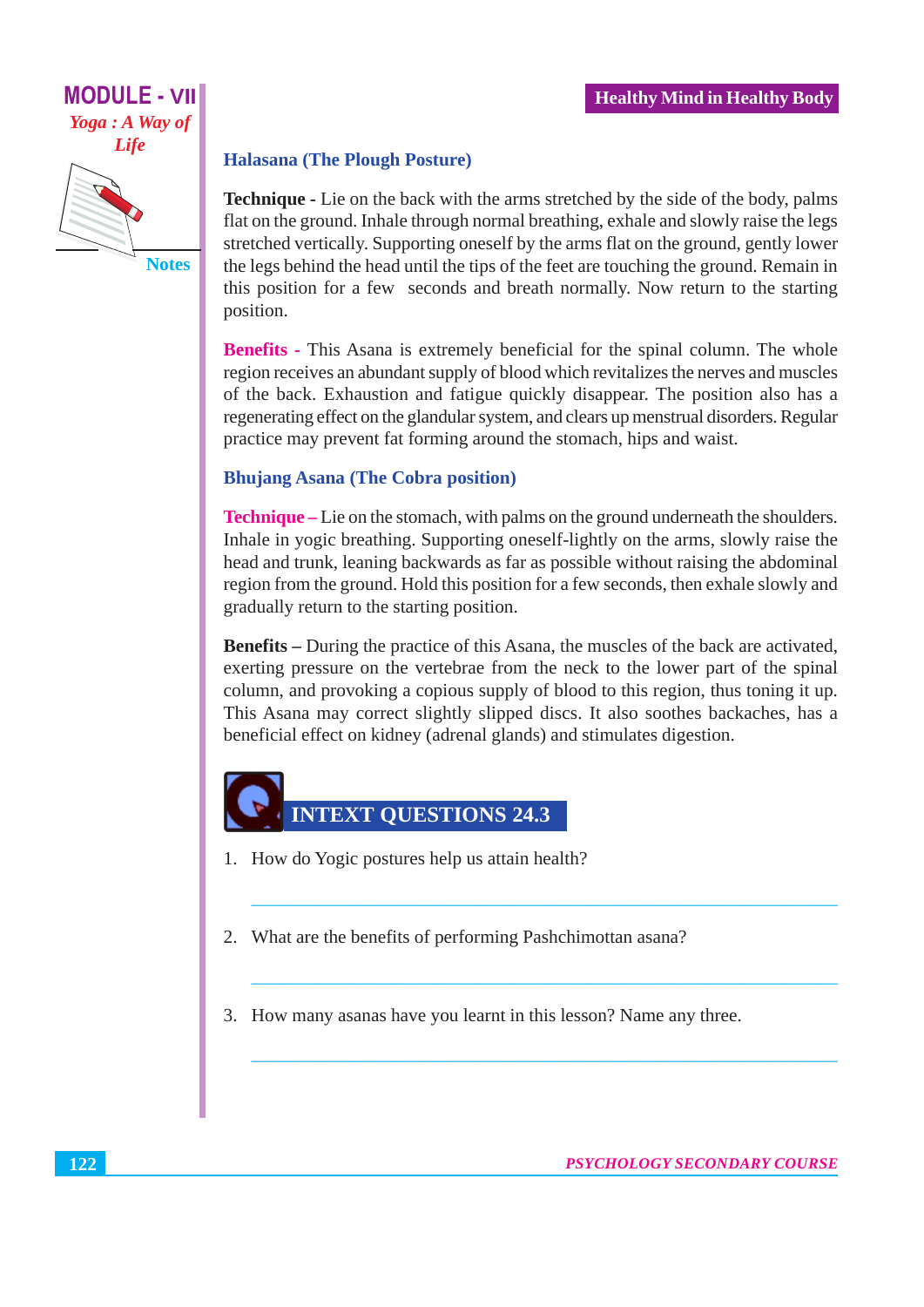#### 24.4 PRANAYAM

Yoga says that Prana is not merely breath but it is a form of cosmic energy. It is the life-giving principle which is everywhere. By breathing exercises it is possible to enhance the circulation of Prana in the body.

#### **Activity 1**

#### **An Exercise in Concentration**

Concentration is focusing our mind on a particular object-internal or external. Internal could be your heartbeat. External could be a candle flame.

Try this simple exercise in concentration. Look at the second needle of your watch or a clock on the front-wall. Remain aware of your breathing simultaneously. See how long it takes before your mind begins to wander. Very few people can focus their concentration for even a short period of time. Like any other skill, concentration improves with practice.

Unfortunately, most of us do not know how to breath, though we breath every moment in our life. Only babies know how to breath in a natural way. In natural breathing, when we inhale the navel and lower abdomen bulge out a little, and when we exhale, the navel and the lower abdomen sink down a little. It is called abdominal breathing.

In order to enjoy good health, a person needs at least 60 deep breaths in a day. Shallow breathing is directly or indirectly responsible for a number of physical and mental diseases ranging from common cold to nervous disorders. To function properly, our brain requires oxygen three times more than the rest of the body. If it does not get its share, it extracts it from the total supply to the body. That is why many intellectuals tend to have a poor physique and bad health.

Deep breathing not only refreshes the whole system but also cleanses it. We should learn deep breathing. We must re-educate ourselves in the ways of living in the light of Yoga system. The functioning of our mind is closely related to breathing. When we are calm, our breathing is deep and slow. When we are excited and agitated, our breathing is shallow and fast. Vice versa is also true. When we deliberately slow down our breathing rate and consciously take deep breaths, then our perturbed mind becomes quiet and is at peace.

Normally, we breath between 13 to 15 times per minute. It has been observed that the animals like tortoise breath 5 to 8 times per minute and live much longer than human beings. It is also observed that people with addictions like cigarette and liquor have greater breathing rates and their longevity is limited. When we run fast our breathing rate increases temporarily but with the exercise, our muscle tone and circulation increases. That, in turn, slows down and deepens our natural breathing and increases our longevity.



**Notes**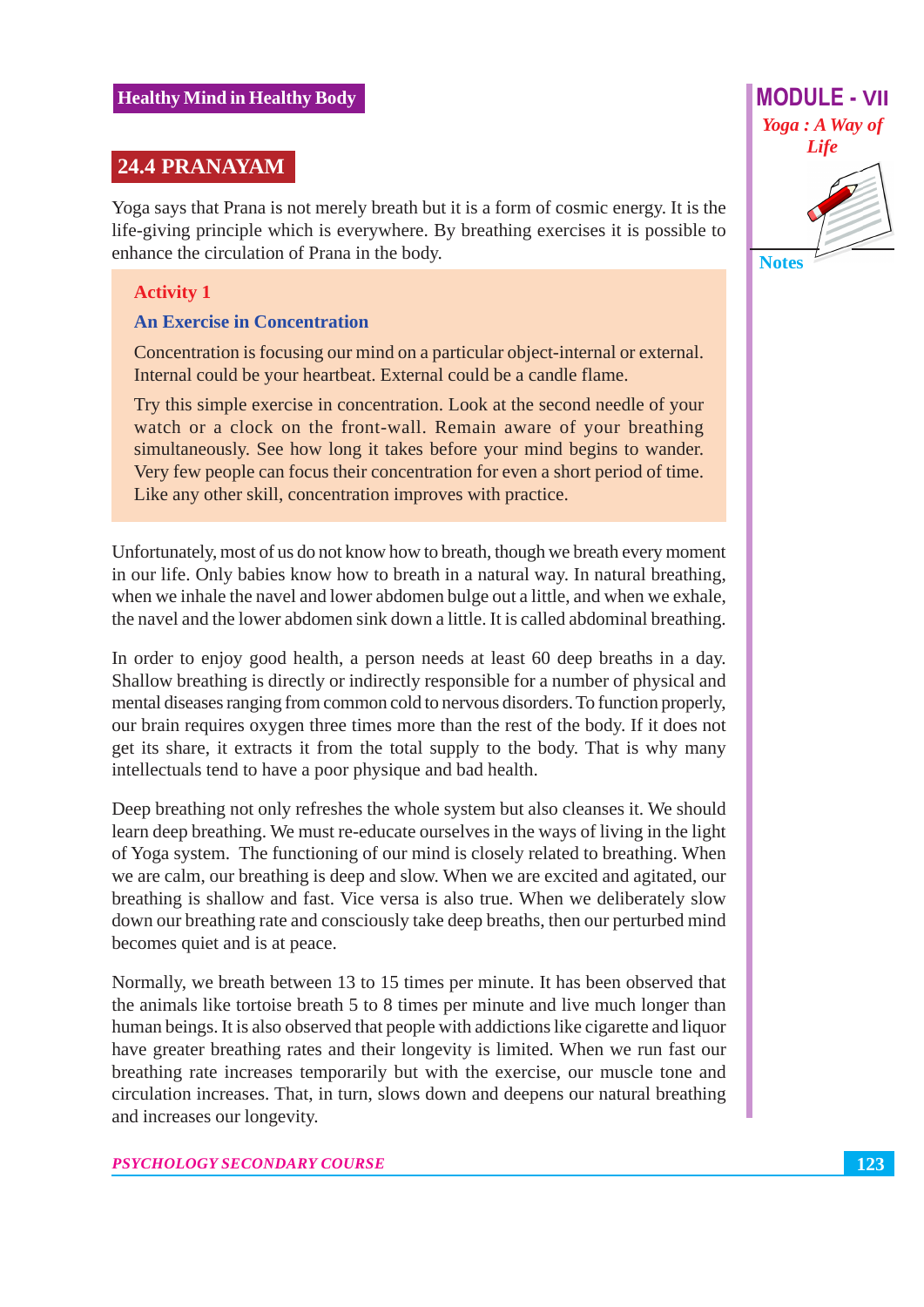# **MODULE - VII** Yoga: A Way of **Life**



#### **Activity 2**

#### **Observing your breath**

Sit on a chair or on the floor, with your back and neck straight and your body relaxed. Take air in and let it out (inhalation and exhalation) as if you were on the seashore observing the ocean waves. With each intake of breath, feel that you are breathing in fresh energy and vitality with the oxygen. With each out take of breath, feel that you are breathing out tiredness, fatigue, negativity and toxins as you expel carbon dioxide. Feel the fresh, vitalizing energy permeating your body and mind as you continue with the exercise.

Sit quietly with your mind peaceful and calm.

Some more exercises in Pranayama are as follows:

|    | 1. Pooraka      | : Taking air in slowly and consciously – deep inhaling.                                                                                                                                                                                                                                                                                                                                                                                                     |
|----|-----------------|-------------------------------------------------------------------------------------------------------------------------------------------------------------------------------------------------------------------------------------------------------------------------------------------------------------------------------------------------------------------------------------------------------------------------------------------------------------|
|    | 2. Rechaka      | : Giving air out slowly and consciously – deep exhaling.                                                                                                                                                                                                                                                                                                                                                                                                    |
|    | 3. Kumbhaka     | : After inhalation you keep the breath in for a few seconds or<br>after exhaling you stop for a few seconds before inhaling. This<br>should be done under proper guidance.                                                                                                                                                                                                                                                                                  |
|    | 4. Kapalbhati   | : You exhale fast and inhalation is automatic. This clears the<br>sinuses and provides a gentle massage to abdominal muscles.                                                                                                                                                                                                                                                                                                                               |
| 5. | <b>Bhasrika</b> | : This is brisk breathing. Inhaling and exhaling is quick and fast.                                                                                                                                                                                                                                                                                                                                                                                         |
| 6. | <b>Sheetali</b> | : Here we give a tune like shape to our tongue and slowly inhale<br>through our mouth and slowly exhale through the nose. In<br>summer this Pranayam makes our body cool.                                                                                                                                                                                                                                                                                   |
| 7. | <b>Seetkari</b> | : Here our upper teeth line and lower teeth line touch each other.<br>We inhale slowly through mouth and the air massages our gums<br>gently. In the same way we exhale through mouth pushing air<br>out gently through the passages between the teeth.                                                                                                                                                                                                     |
| 8. |                 | <b>Nadi Shuddhi:</b> Here we take air in from left nostril and give it out through<br>right nostril (Anulom-Vilom). Then again we inhale from the<br>right nostril and exhale from the left nostril. This is one cycle.<br>One should do at least five cycles at a time three or four times<br>during a day. This purifies our body. Simple deep breathing<br>also helps a lot in gaining enough oxygen supply for your brain<br>and the rest of your body. |

# **INTEXT QUESTIONS 24.4**

1. What is prana?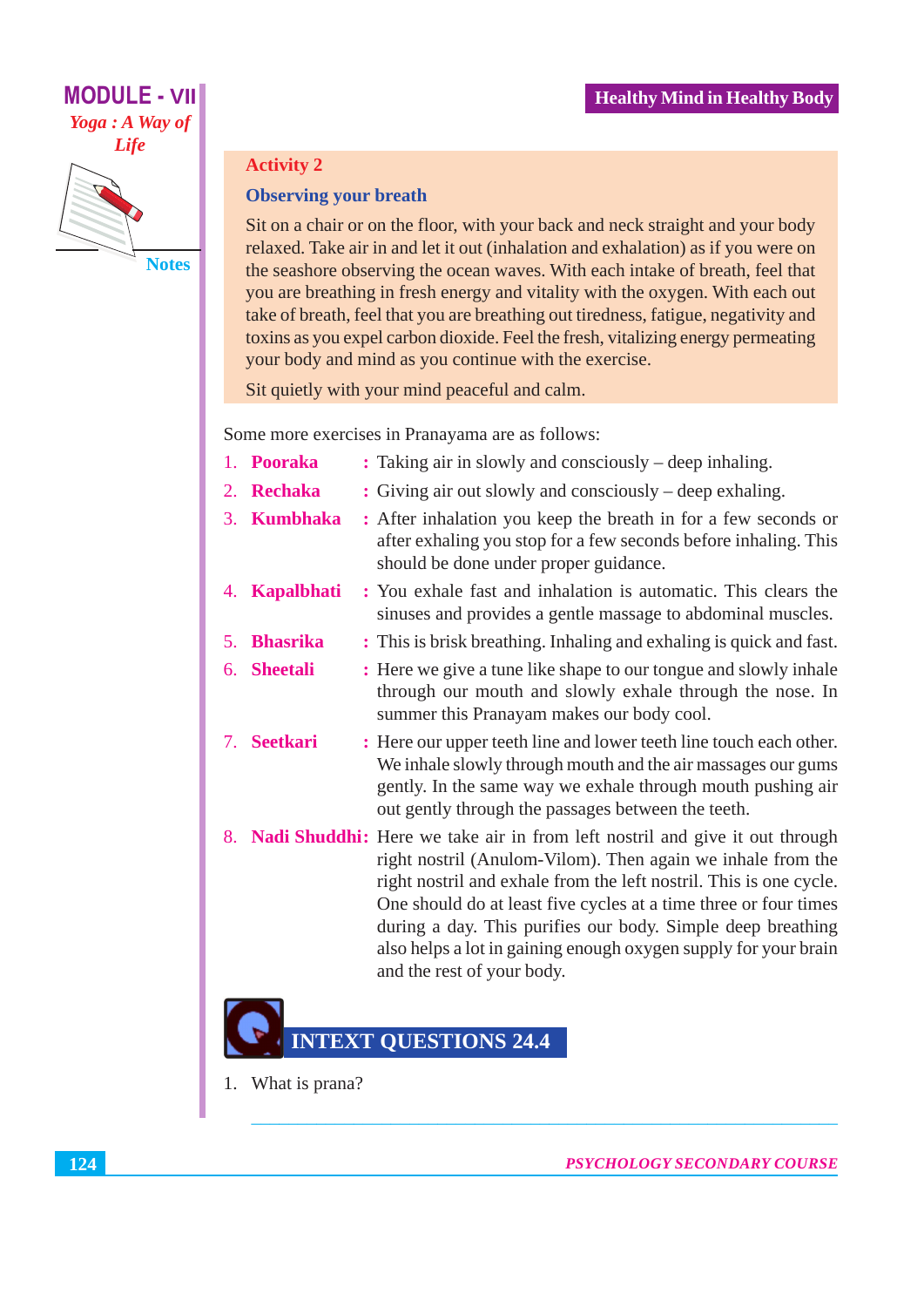- 2. What are the effects of deep breathing?
- 3. List any four exercises of Pranayama?

## **24.5 MEDITATION**

We have seen the place of exercise, eating, sleeping habits, Asanas, and pranayama in life. This is preparation for meditation. Yoga compares the mind with a lake. When agitated and restless, the lake can not reflect the sky. Only when it is calm and undisturbed, it can mirror the sky. In the same way, a calm and poised mind can reflect the universal energy. The final aim of meditation is to gain the vision of truth, to realize the oneness with all life and to enjoy peace and bliss.

#### **Activity 3**

#### An exercise in meditation

Sit straight with your back, neck and head in one line. Let the body relax. Observe your breath for about two to three minutes.

Later, imagine that there is a white lotus at the place where your eye brows meet, or at your heart. Internally feel the tender touch of the bud, see it blooming gently, opening up its petals and smell the lovely fragrance. Be with it as long as possible.

You can see a white flame instead of a bud. See it between your brows or at your heart. Mentally, feel its glow and warmth. Remain in this experience as long as possible.

For meditation, relax your body, sit comfortably in padmasana or sukhasana (squatting posture), keep your spine neck and head in a straight line. Let your chest spread out a little. First concentrate on your breath and breathe deeply. Exhale fully and inhale deeply a few times. Let the mind follow the breath and listen to its sound. Just listen to that and you will be able to hear the humming musical note within you. This is a part of cosmic vibration. By concentrating on this inner vibration, you will be in tune with the cosmic sound. Then all the ripples of thoughts and emotions will quieten. The lake of your mind will become still and you will experience peace and bliss. In this state of silence you will forget all differences and become one with all life.



1. What is the final aim of meditation?

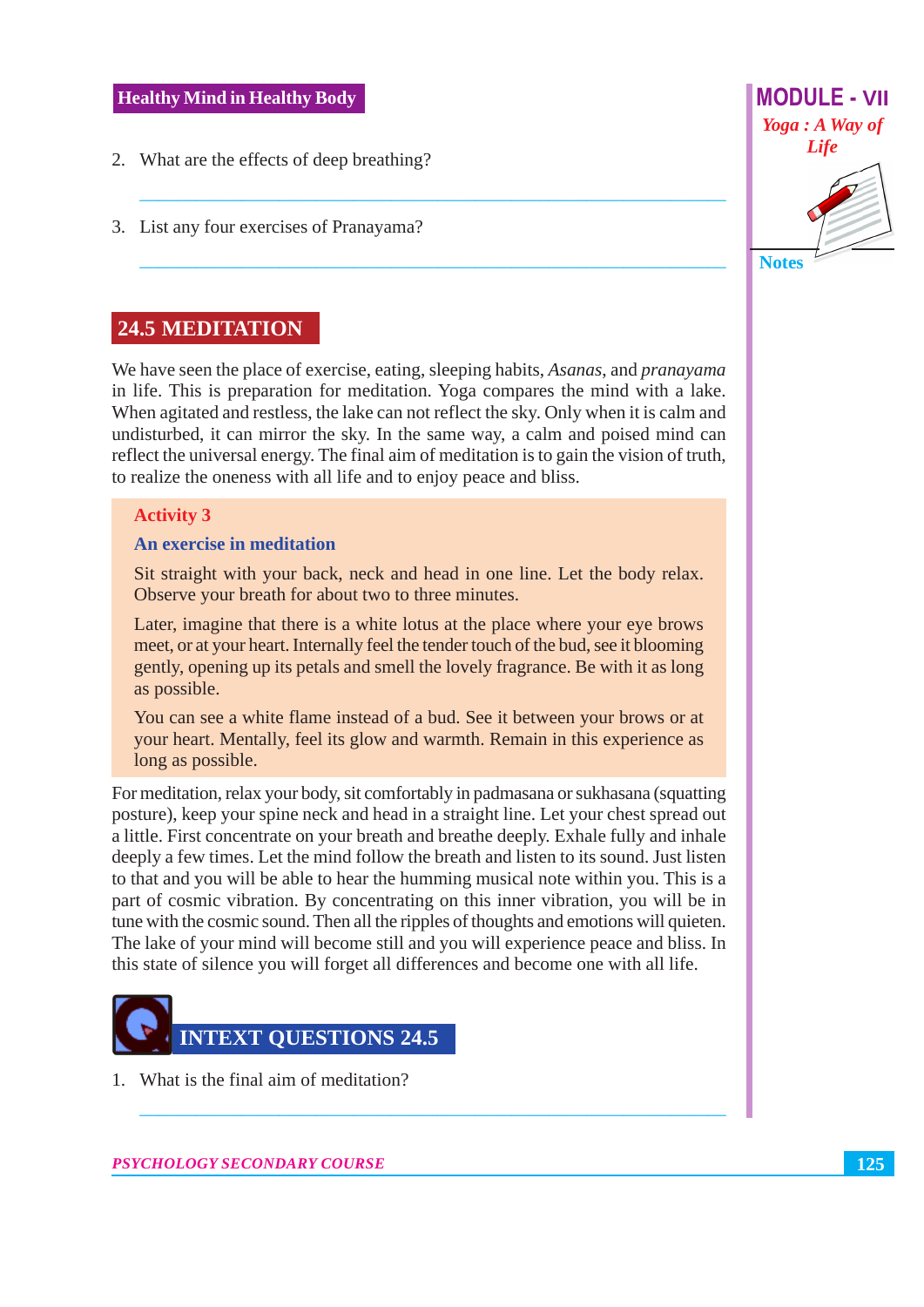

- 2. What posture do we adopt in meditation?
- 3. What are the benefits of meditation?

# **WHAT YOU HAVE LEARNT**

- Yoga is a system of physical, mental and spiritual training for a healthy and happy life.
- Yoga teaches us what the good habits of eating, drinking, sleep, exercises, work, thinking and relaxing are.
- Being moderate in eating, exercise and enjoyment is necessary if we want to  $\bullet$ lead a healthy life. Asanas and meditation help develop mind and sharp intellect.
- Yoga is also defined as excellence in action.  $\bullet$
- Yoga helps us in our studies, in improving our health and relationship with the  $\bullet$ world.
- Yoga teaches us about asanas which are beneficial to maintain our physical and  $\bullet$ mental health and prepare the ground for spiritual development.
- Yoga also teaches us how to breathe properly. Breathing exercises are to control  $\bullet$ our breath and bring us physical poise and mental peace.
- $\bullet$ Meditation is for gaining the vision of truth, to realize the oneness with all life and to enjoy peace and bliss.



- 1. Enlist the various Yoga types given in your text book.
- 2. Define Gyan Yoga.
- 3. What is the goal of meditation?



#### $24.1$

1. Study of consciousness and its operations.